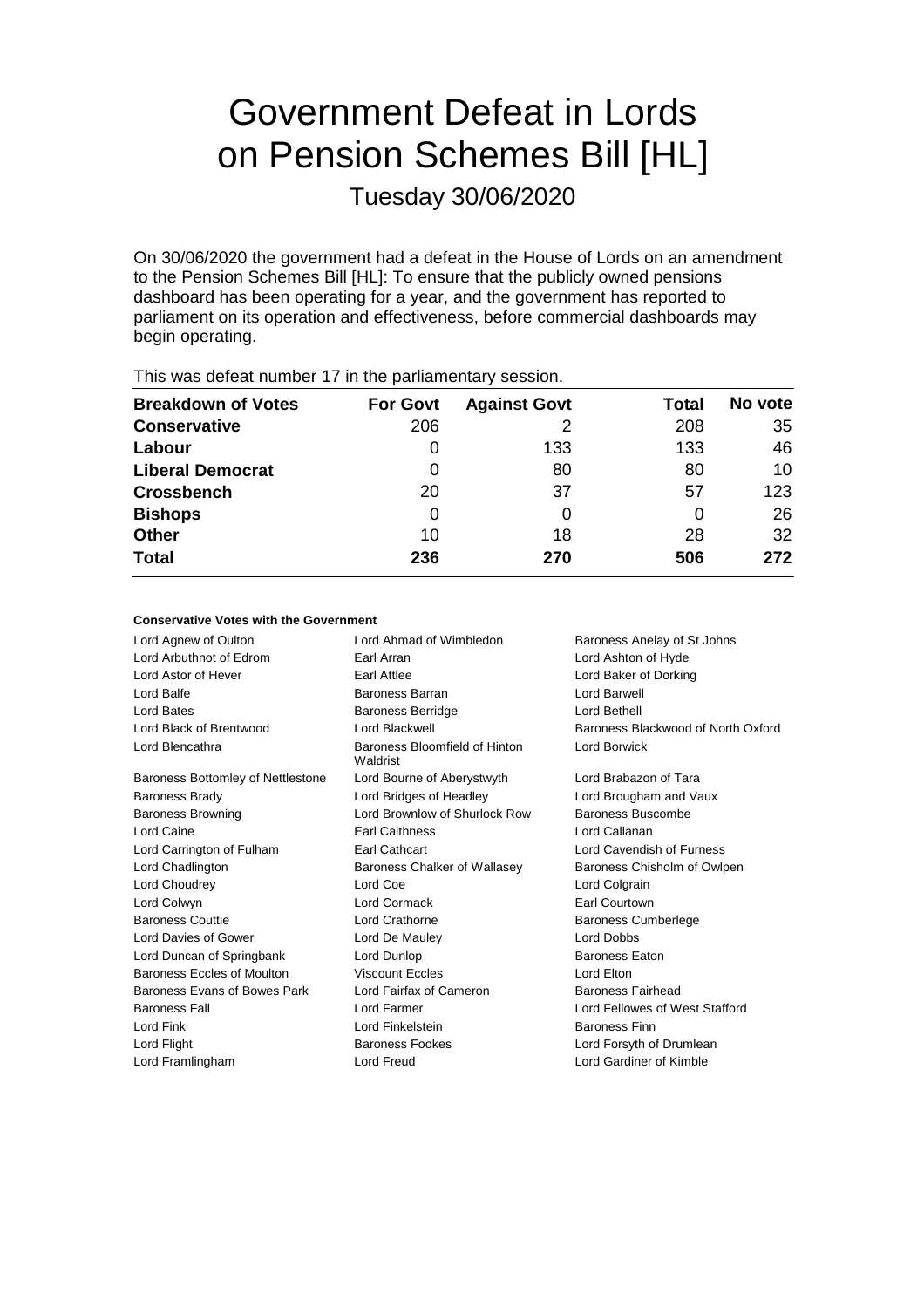Baroness Gardner of Parkes Lord Garnier Lord Geddes Lord Gilbert of Panteg Baroness Goldie Lord Goldsmith of Richmond Park Lord Goodlad Viscount Goschen Lord Grade of Yarmouth Lord Greenhalgh Lord Griffiths of Fforestfach Lord Grimstone of Boscobel Lord Hague of Richmond Viscount Hailsham Lord Hamilton of Epsom Baroness Hanham Baroness Harding of Winscombe Lord Haselhurst Lord Hayward Baroness Helic **Communist Club Lord Henley** Lord Hodgson of Astley Abbotts Baroness Hodgson of Abinger Earl Home **Earl Home** Lord Horam Lord Howard of Lympne **Earl Howe Earl Howell Communist Communist** Lord Howell of Guildford Lord Hunt of Wirral **Lord James of Blackheath** Baroness Jenkin of Kennington Lord Jopling **Lord Keen of Elie** Lord Keen Clear Lord King of Bridgwater Lord Kirkham Lord Kirkhope of Harrogate Lord Lamont of Lerwick Lord Lang of Monkton Lord Lansley Lord Leigh of Hurley Lord Lilley Earl Lindsay Lord Lingfield Earl Liverpool **Lord Livingston of Parkhead** Marquess of Lothian Lord Lucas Lord Mackay of Clashfern Lord Mancroft Baroness Manzoor Lord Marland Lord Marlesford Lord Maude of Horsham Lord McColl of Dulwich Lord McInnes of Kilwinning Baroness McIntosh of Pickering Baroness Meyer Baroness Mone Duke of Montrose **Baroness Morgan of Cotes** Baroness Morris of Bolton Lord Moynihan Lord Nash Baroness Neville-Jones Baroness Neville-Rolfe **Baroness Newlove** Baroness Newlove **Baroness Nicholson of Winterbourne** Baroness Noakes Lord Norton of Louth Lord O'Shaughnessy Lord Parkinson of Whitley Bay Lord Patten **Baroness Penn** Lord Pickles **Baroness Pidding** Lord Polak Lord Popat **Lord Porter of Spalding Lord Rana** Lord Randall of Uxbridge Baroness Rawlings Lord Reay Baroness Redfern Lord Renfrew of Kaimsthorn Lord Ribeiro Lord Risby **Lord Robathan** Baroness Rock **Baroness** Rock Lord Rose of Monewden Lord Rotherwick Lord Saatchi Baroness Sanderson of Welton Lord Sassoon Baroness Sater Baroness Scott of Bybrook Baroness Seccombe Lord Selkirk of Douglas Baroness Shackleton of Belgravia Lord Sheikh Lord Sherbourne of Didsbury Baroness Shields **Earl Shrewsbury** Earl Shrewsbury **Lord Smith of Hindhead** Baroness Stedman-Scott **Lord Sterling of Plaistow** Lord Strathclyde Baroness Stroud **Baroness Sugg Contains Containers** Lord Suri Lord Swinfen Lord Taylor of Holbeach Lord Tebbit Lord Trefgarne Viscount Trenchard Lord Trimble Lord True Lord Tugendhat Viscount Ullswater Baroness Vere of Norbiton **Baroness Verma** Lord Vinson Lord Wakeham **Lord Waldegrave of North Hill** Baroness Warsi Lord Wasserman Lord Wei Lord Whitby Lord Willetts **Baroness Williams of Trafford** Baroness Wyld Lord Young of Cookham Viscount Younger of Leckie

# **Conservative Votes against the Government**

Baroness Altmann Lord Northbrook

### **Labour Votes with the Government**

|  |  |  |  | <b>Labour Votes against the Government</b> |  |
|--|--|--|--|--------------------------------------------|--|
|--|--|--|--|--------------------------------------------|--|

Lord Adonis Lord Alli Baroness Amos Lord Berkeley **Baroness Billingham** Baroness Blower

Lord Anderson of Swansea Baroness Andrews Baroness Armstrong of Hill Top Lord Bach **Baroness Bakewell Baroness Bakewell Lord Bassam of Brighton** Lord Blunkett Lord Bradley Lord Brooke of Alverthorpe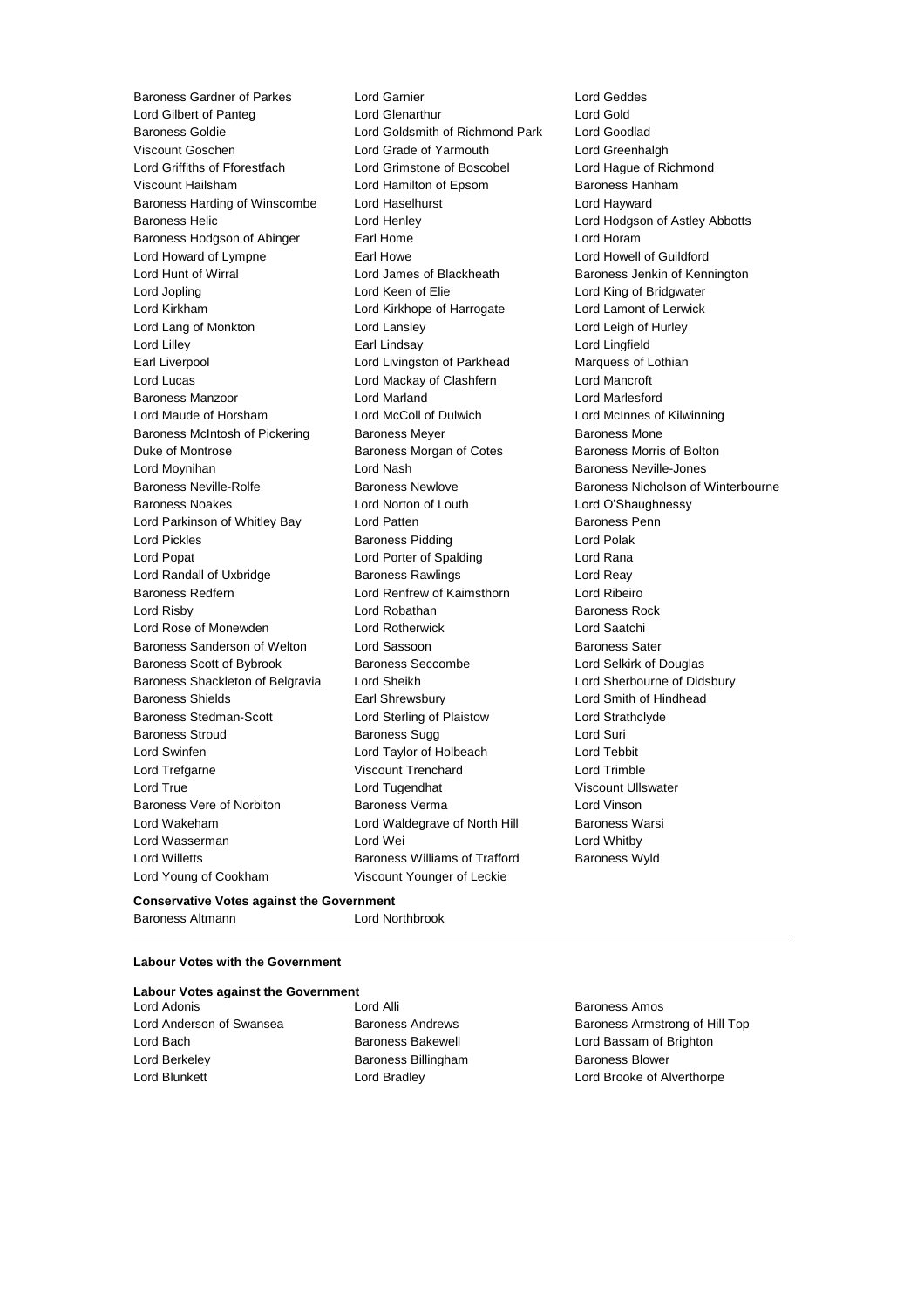Lord Carter of Coles Baroness Chakrabarti Baroness Young of Old Scone

Lord Browne of Ladyton **Baroness Bryan of Partick** Lord Campbell-Savours<br>
Lord Carter of Coles **Baroness Chakrabarti** Viscount Chandos Lord Clark of Windermere Lord Collins of Highbury Baroness Corston Baroness Crawley Lord Darling of Roulanish Lord Davidson of Glen Clova Lord Davies of Oldham **Lord Desai** Baroness Donaghy Baroness Drake **Lord Dubs** Lord Dubs **Lord Eatwell** Lord Elder Lord Evans of Watford Lord Faulkner of Worcester Lord Foulkes of Cumnock Baroness Gale Lord Giddens Lord Glasman Baroness Golding Lord Goldsmith Baroness Goudie Lord Grantchester Lord Griffiths of Burry Port Lord Grocott Lord Hain Viscount Hanworth Lord Harris of Haringey Lord Haskel Lord Haughey Lord Haworth **Baroness Hayter of Kentish Town** Baroness Healy of Primrose Hill Lord Hendy **Baroness Henig** Baroness Henig Baroness Hilton of Eggardon Lord Hollick Lord Howarth of Newport Baroness Hughes of Stretford Lord Hunt of Kings Heath Lord Hutton of Furness Baroness Jones of Whitchurch Lord Jordan Lord Judd Lord Kennedy of Southwark Baroness Kennedy of The Shaws Lord Kestenbaum Lord Knight of Weymouth Baroness Lawrence of Clarendon Lord Layard Lord Lennie Lord Levy **Baroness Liddell of Coatdyke** Lord Liddle Lord Lipsey Baroness Lister of Burtersett Lord Livermore Lord MacKenzie of Culkein **Baroness Mallalieu Lord Mandelson** Baroness Massey of Darwen Lord McAvoy Lord McConnell of Glenscorrodale Baroness McDonagh Baroness McIntosh of Hudnall Lord McKenzie of Luton Lord McNicol of West Kilbride Lord Mendelsohn Lord Mitchell Lord Monks **Baroness Morgan of Huyton** Baroness Morris of Yardley Lord Murphy of Torfaen **Baroness Nye** Baroness Osamor Baroness Pitkeathley **Baroness Primarolo** Baroness Prosser Lord Puttnam **Baroness Quin** Baroness Quin Baroness Ramsay of Cartvale Baroness Rebuck Lord Reid of Cardowan Lord Robertson of Port Ellen Lord Rooker Lord Rosser Lord Rowlands Baroness Royall of Blaisdon Baroness Sherlock Viscount Simon Baroness Smith of Gilmorehill Baroness Smith of Basildon Lord Snape Lord Soley Lord Stevenson of Balmacara Baroness Taylor of Bolton Baroness Thornton **Lord Touhig** Lord Touhig Lord Tunnicliffe Lord Turnberg **Baroness Warwick of Undercliffe** Lord Watson of Invergowrie Lord Watts **Baroness Wheeler** Baroness Wheeler **Baroness Whitaker** Lord Whitty **Baroness Wilcox of Newport** Lord Wills Lord Winston Lord Wood of Anfield Lord Young of Norwood Green

### **Liberal Democrat Votes with the Government**

# **Liberal Democrat Votes against the Government** Lord Addington Lord Alderdice Lord Allan of Hallam

Baroness Bakewell of Hardington Mandeville Baroness Humphreys **Example 2** Lord Hussain **Baroness Hussein-Ece** 

Baroness Benjamin Baroness Bonham-Carter of Yarnbury Baroness Bowles of Berkhamsted Lord Bradshaw Baroness Brinton Lord Bruce of Bennachie Lord Burnett Baroness Burt of Solihull Lord Campbell of Pittenweem Lord Chidgey Lord Clement-Jones Lord Dholakia Baroness Doocey Baroness Featherstone Lord Foster of Bath Lord Fox Baroness Garden of Frognal Lord German Earl Glasgow Lord Goddard of Stockport Lord Greaves Baroness Grender **Baroness Hammen** Baroness Hamwee **Baroness Hammen** Baroness Hammend Baroness Hammend Baroness Hammend Baroness Hammend Baroness Hammend Baroness Hammend Baroness Hammend Baroness Hammend Baroness Hammend

Baroness Barker Lord Beith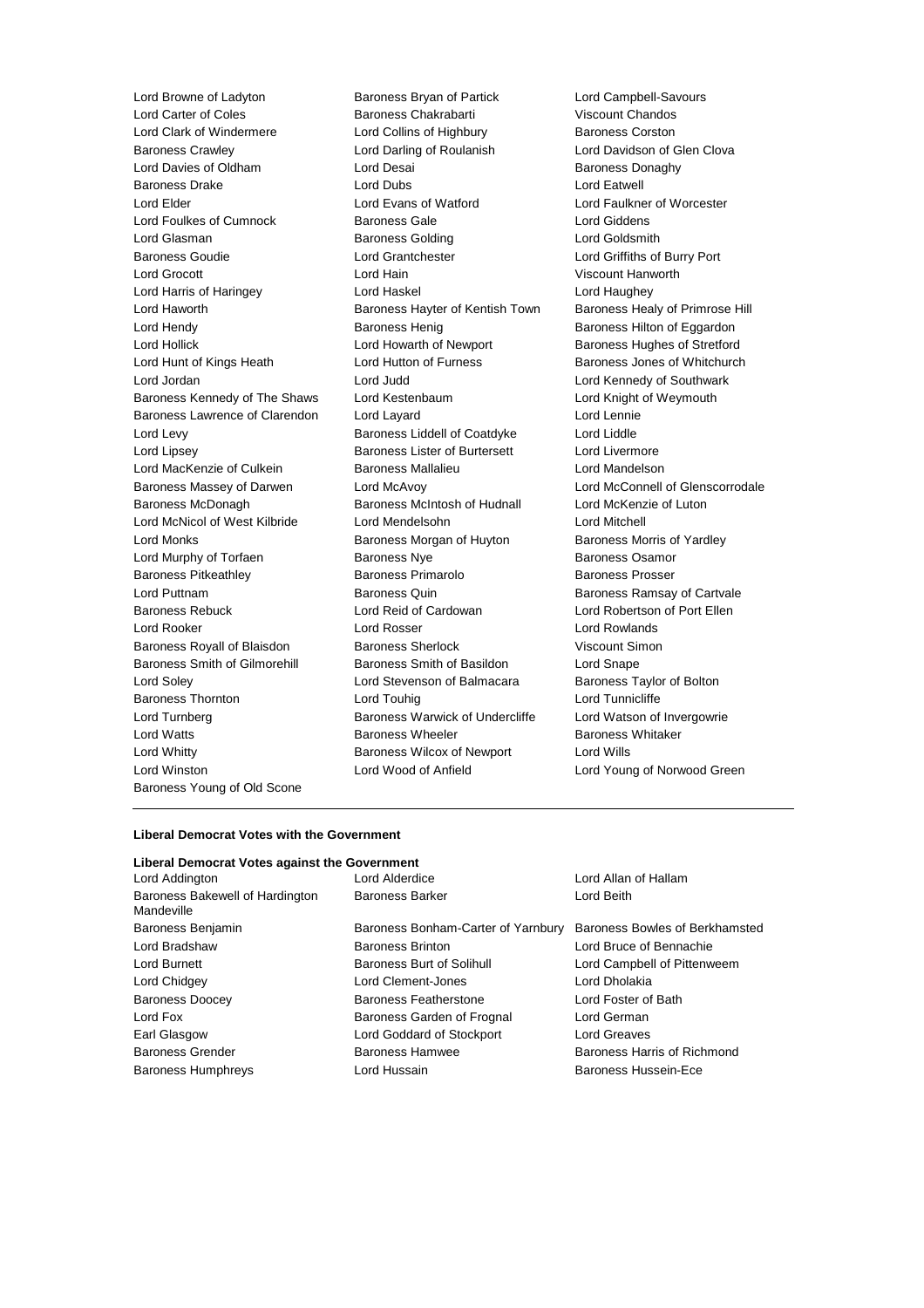Baroness Kramer **Lord Lee of Trafford** Lord Willis of Knaresborough Lord Wrigglesworth

Baroness Janke **Baroness Jolly** Baroness Jolly **Lord Jones of Cheltenham**<br>
Baroness Kramer **Baroness** Lord Lee of Trafford **Baroness Ludford** Lord Marks of Henley-on-Thames Lord McNally Lord Newby Baroness Northover Lord Paddick Lord Palmer of Childs Hill Baroness Pinnock **Lord Purvis of Tweed** Baroness Randerson Lord Razzall Lord Redesdale Lord Rennard Lord Roberts of Llandudno Baroness Scott of Needham Market Lord Scriven Lord Sharkey **Baroness Sheehan** Lord Shipley **Lord Shipley** Lord Shutt of Greetland Baroness Smith of Newnham Lord Stephen Lord Stoneham of Droxford Lord Storey Lord Strasburger Lord Stunell **Baroness Suttie Lord Taylor of Goss Moor** Lord Teverson **Baroness Thomas of Winchester** Lord Thomas of Gresford Baroness Thornhill Viscount Thurso Lord Tope Baroness Tyler of Enfield Lord Tyler Lord Verjee Lord Wallace of Tankerness **Lord Wallace of Saltaire** Baroness Walmsley

# **Crossbench Votes with the Government**

Lord Craig of Radley **Baroness Deech Lord Grabiner** Lord Grabiner Lord Greenway **Lord Hogan-Howe** Baroness Hogg **COVERS** Lord Hope of Craighead Lord Kakkar Lord King of Lothbury Lord Macpherson of Earl's Court Lord Mawson **Baroness O'Loan** Lord Patel Lord Powell of Bayswater Lord Richards of Herstmonceux Lord Stirrup Viscount Waverley

Lord Carey of Clifton Lord Carrington

#### **Crossbench Votes against the Government**

- Baroness Young of Hornsey
- Lord Alton of Liverpool **Lord Berkeley of Knighton** Baroness Boycott Lord Broers Lord Brown of Eaton-under-Heywood Baroness Campbell of Surbiton Earl Clancarty Baroness Clark of Calton Earl Cork and Orrery Baroness Coussins **Viscount Craigavon** Lord Crisp Lord Curry of Kirkharle **Baroness Finlay of Llandaff** Baroness Grey-Thompson Baroness Hayman Lord Kilclooney Lord Laming Lord Loomba Lord Low of Dalston Earl Lytton Lord Macdonald of River Glaven Lord Mair **Baroness Masham of Ilton** Baroness Meacher **Baroness Morgan of Drefelin** Lord Pannick Baroness Prashar Lord Rowe-Beddoe Lord Russell of Liverpool Lord Singh of Wimbledon Earl Stair Baroness Stern Lord Thurlow Lord Vaux of Harrowden Baroness Watkins of Tavistock

### **Bishop Votes with the Government**

### **Bishop Votes against the Government**

### **Other Votes with the Government**

Lord Hay of Ballyore Lord Holmes of Richmond Lord Lupton Lord McCrea Magherafelt and Cookstown Lord Taylor of Warwick

Lord Browne of Belmont Lord Empey Lord Empey

### **Other Votes against the Government**

Baroness Kennedy of Cradley Lord Mackenzie of Framwellgate Lord Patel of Bradford

Baroness Ashton of Upholland Lord Bhatia **Baroness Blackstone** Baroness Blackstone Baroness Ritchie of Downpatrick Lord Smith of Finsbury Lord Stoddart of Swindon

Lord Morrow Baroness Stowell of Beeston

Ref: 2263 Lord Cashman **Lord Inglewood** Baroness Jones of Moulsecoomb